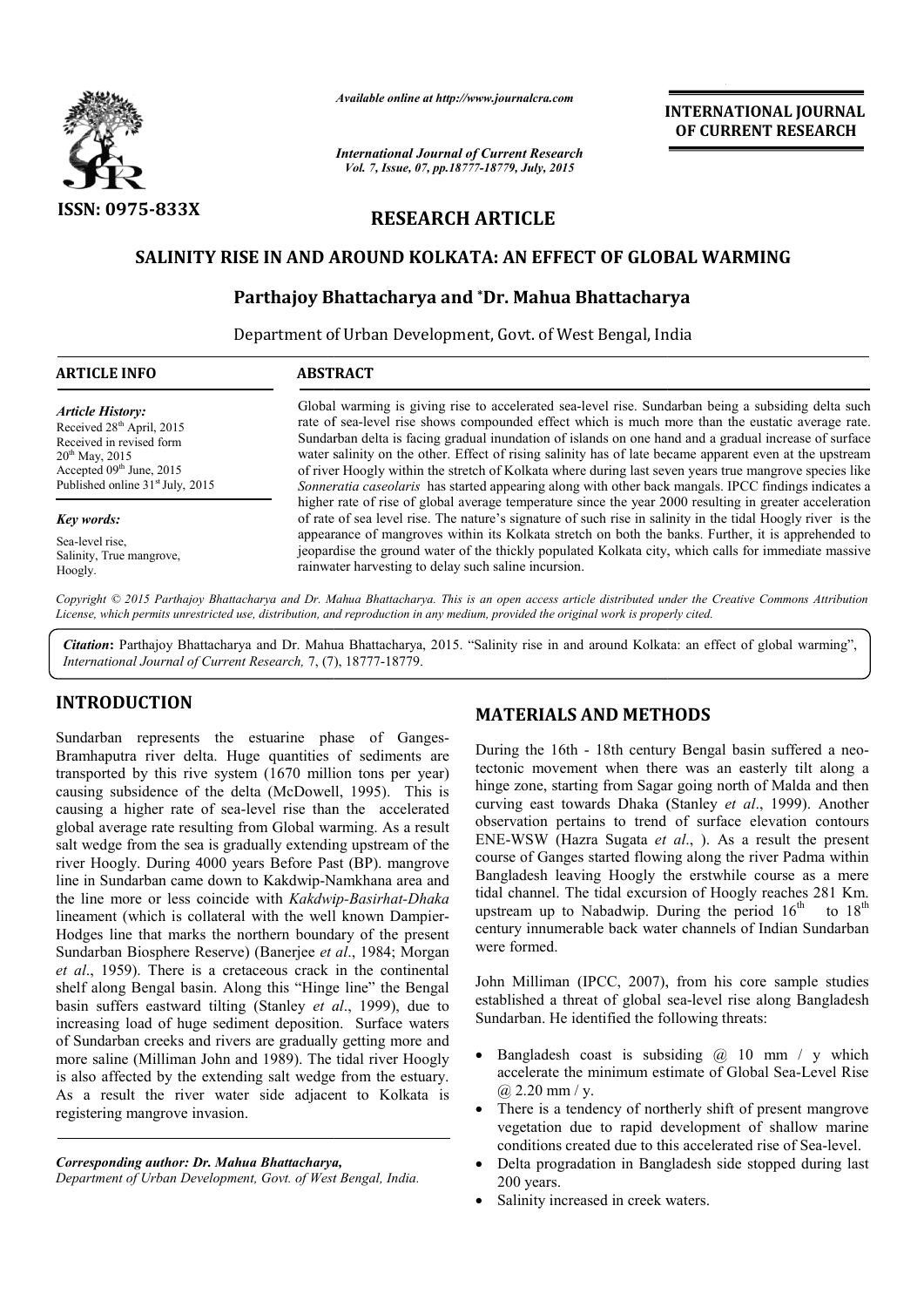- Salt water intrusion is taking place within coastal ground water aquifer which has been augmented due to a five fold increase in bore wells.
- The dense habitation of reclaimed Sundarban may be more vulnerable to inundation.

#### Table 1. Time series trend of salinity of river Hoogly the combined data of CPCB and CICFRI shows as follows for the Sagar Point

|                                                           |  |  |      |      | Trend of Salinity (ppt)in The River CICFRI(2004) SOS/JU |      |
|-----------------------------------------------------------|--|--|------|------|---------------------------------------------------------|------|
| HOOGHLY (winter) Source: CPCB(1999)                       |  |  |      |      |                                                         |      |
| <b>LOCATION/YEAR</b>                                      |  |  | 1995 | 1997 | 2000                                                    | 2009 |
| Sagar(south)                                              |  |  |      | 22   | 22.24                                                   | 26   |
| SOS: School of Oceanographic Studies, Jadavpur University |  |  |      |      |                                                         |      |

Above increasing trend is significant with  $R^2$  value of 0.7984.

| Location | Year/Salinity (ppt) Source: CICFRI Annual Report <sup>11</sup> |       |       |       |
|----------|----------------------------------------------------------------|-------|-------|-------|
|          | 1985                                                           | 1995  | 2005  | 2013  |
| Uluberia | 0.028                                                          | 0.042 | 0.094 | 0.132 |

McDowell, (1995) estimated the sediment load of Ganga-Brahmaputra river system to be 1670 million tones per year which is only 2nd to Yellow river of China. But Milliman estimated seaward directed suspended sediment load of  $1060x10<sup>6</sup>$  t/year<sup>7</sup>. However, this huge sediment load is causing easterly subsidence of the Bengal basin along the hinge line containing the Sundarban Delta (Stanley *et al*., 1999). The globally accelerated sea-level rise due to global warming causes a coupling effect with the subsiding large deltas of the world. In case of Sundarban delta the minimum rate of sealevel rise measured at Sagar point on the western edge shows 3.14 mm/y as against highest eustatic average rate of  $2mm/y<sup>8</sup>$ . Further eastward of this easterly tilting basin the rate of sea level rise increases to 5mm/y at Pakhirala (Hazra Sugata *et al.*, ), to 10mm/y at Khulna<sup>7</sup> due to subsidence aided sealevel rise. During last seven years when rate of increase of global surface temperature became steeper (Al Gore, 2007) (Sharma, 2000) rate of sea level rise also got accelerated.



| DI<br>н<br>Ψ |  |
|--------------|--|
|              |  |

| Location   | Year/Salinity<br>CICFRI Annual Report <sup>11</sup> |       | (ppt) | Source: |
|------------|-----------------------------------------------------|-------|-------|---------|
|            | 1985                                                | 1995  | 2005  | 2013    |
| Barrackpur | 0.019                                               | 0.054 | 0.055 | 0.057   |

Average salinity of the river Hoogly thus increased as a fall out of this phenomenon. This has become evident from the recent natural regenerations of mangrove plants along the Hoogly river at Kolkata. The natural mangrove plants (*Sonneratia caseolaris*) with prominent pneumatophores on the banks of Hoogly within Kolkata are all less than 7 year old. They are accompanied by the back mangals like *Deris trifoliata, Cryptocoryne ciliata* and occasional *Acanthus illicifolius*

### Methodology

Salinity measurements in the river Hoogly are dependent on a) high tide, b) during low tide, c) seasonally, d) during opening of Farakka water,e) during closure of Farakka water. So average salinity of river water is measured during high tide of winter season when Farakka barrage releases water. The measurement of salinity of the river Hoogly at different locations starting from Barrackpore (20 Km North of Kolkata) to Uluberia (10 Km south of Kolkata), down to Sagar south (estuarine mouth) in a time series reveals a positive significant increasing trend as evident from the following table:



## DISCUSSION

The salinity level of river Hoogly became abruptly lower during post Farakka barrage period as below:

Hoogly River Salinity (ppt) (After Nath and De, 1996)<sup>12</sup>

| Place of Measurement | Pre Farakka (1960-61) | Post Farakka (1985) |
|----------------------|-----------------------|---------------------|
| Kakdwip              | 32.80                 | 15.10               |

It becomes apparent from the above data that the level of salinity in the river Hoogly there after is steadily rising. The data collected from the estuarine mouth at Sagar south and upstream upto Barrackpore shows significant rise of average river salinity during

| Location                             |        | $R^2$ value Av. rate of salinity rise / y |
|--------------------------------------|--------|-------------------------------------------|
| Sagar south (estuarine mouth)        | 0.7984 | $0.63$ ppt                                |
| Uluberia (half way tidal excursion)  | 0.9005 | $0.0066$ ppt                              |
| Barrackpore (3/4 th tidal excursion) | 0.7708 | $0.0018$ ppt                              |

The city of Kolkata lies in between Uluberia and Barrackpore. From the Table-1 it is also clear that the rate of salinity rise during last decade had been rather faster. As a result the boundary of true mangrove trees which were limited upto